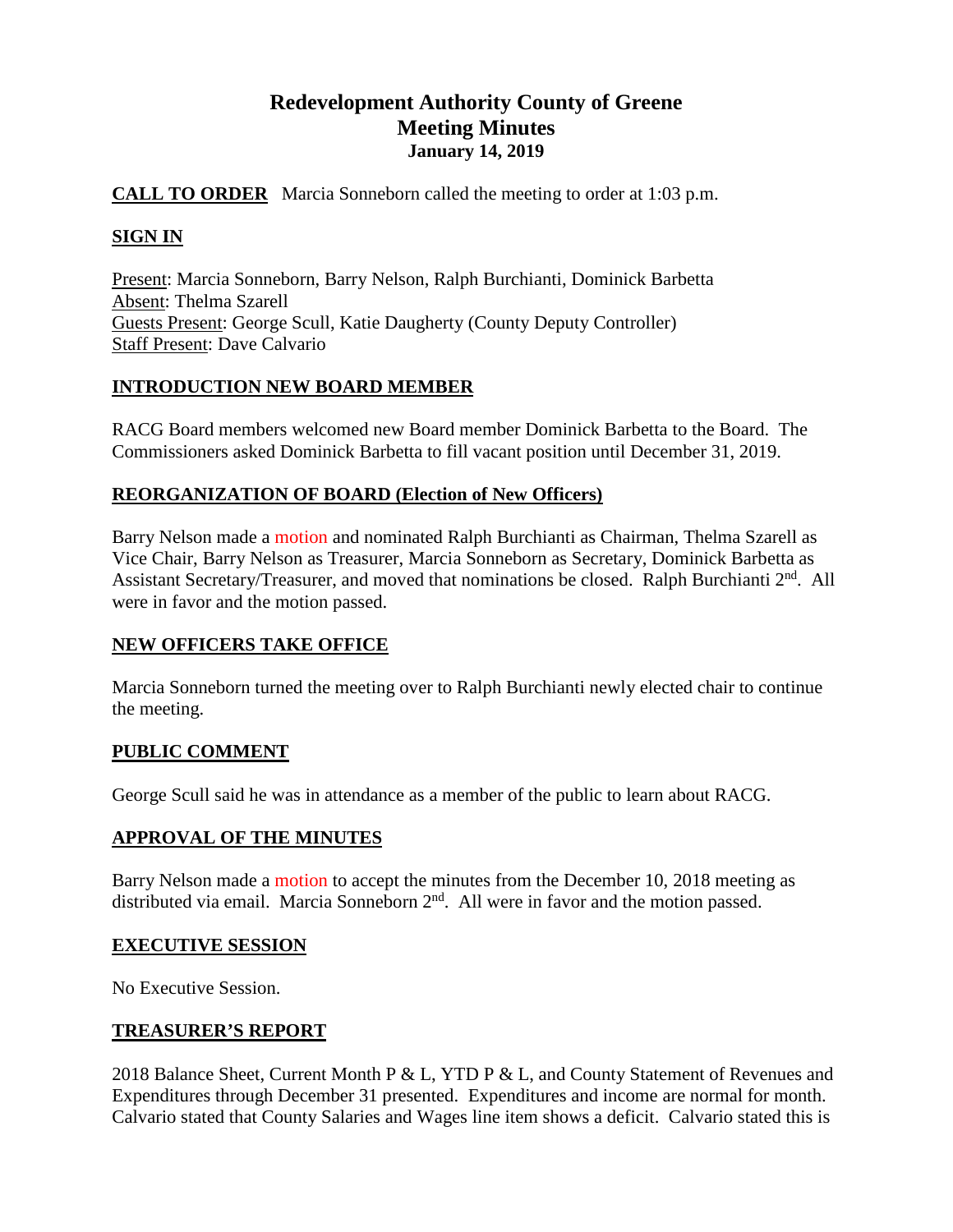due to hiring additional Vo-Tech student in the summer and RDA will reimburse County this amount. Ralph Burchianti questioned if we had over \$1,400,000 in construction costs. Calvario stated that large jobs are still on the books (Floral Shop, Rogersville, three completed homes, and current projects). Katie Daugherty stated negatives should not appear in Accounts Receivable or Accounts Payable line items. Daugherty will find mistake and correct. She will audit RDA books and come back at a future meeting and present findings. Marcia Sonneborn made a motion to accept the Treasurer's Report with corrections as distributed for file and final audit. Barry Nelson  $2<sup>nd</sup>$ . All were in favor and the motion passed.

# **OLD BUSINESS**

# **Floral Building**

Property listed with Rick Kalsey for \$89,000. No calls, but Calvario stated that Adamson's did some measuring in December.

### **Homes for Sale**

126 Fairview Avenue, Jefferson, \$108,000. 163 Larimer Avenue, Bobtown, \$59,900. 73 Dalzell Avenue, Bobtown, \$59,900. Rogersville duplex, \$165,000 each.

### **Nazer St. Remediation and Stabilization Update**

Greene County Habitat for Humanity \$75,000 PHARE Grant: Exterior walls are up on Franklin St. home. Roof framing is on. \$19,273.56 paid thus far to Habitat.

Budget modification request was submitted to PHARE to reallocate \$75,000 grant from Habitat to Clarksville (Pitt Gas) for rehabilitation, demolition, and community stabilization.

### **Old Rogersville School Development**

Final inspection by engineer for occupancy certificate complete. Will issue temporary Certificate of Occupancy. RDA must complete: installation of carbon monoxide detectors, final grading in spring when weather is good, and guardrails on the stairs. Final payment of \$25,000 due soon. Sitting on other lots.

#### **HOA for Rogersville Town Homes**

Sonneborn said this needs to be done soon and amount determined prior to selling; so potential buyers can determine economic feasibility of monthly payment.,

#### **Howard Contracting Lawsuit**

Calvario stated that Howard's attorney asked for extension of discovery period on December 19, until March1, 2019. Calvario submitted responses to interrogatories and requests for production of documents to Colin Fitch. Calvario met with Fitch on January 11, 2019 to discuss.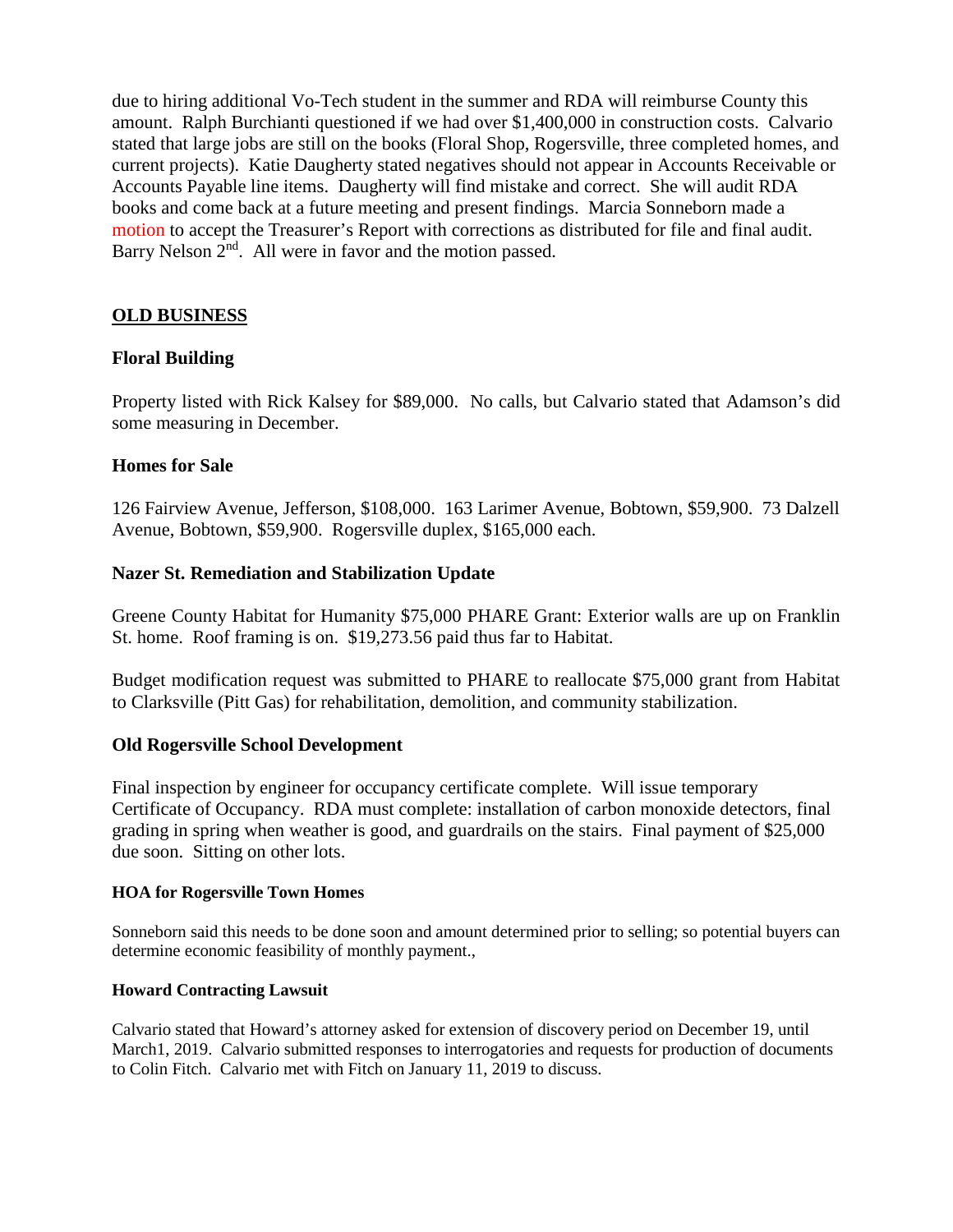#### **Land Bank Law**

After discussion, Calvario will work with Dominick Barbetta and Bill Groves to see if a contact within PSATS could help explain how Land Bank could assist RACG.

#### **Strategy on ½ Duplexes in Nemacolin Not Purchased at Judicial Sale**

No discussion.

#### **NEW BUSINESS**

- 1. Katie Daugherty to review RACG financials, fix errors and will present findings at a subsequent meeting.
- 2. List of homes in inventory waiting to be rehabbed distributed. Calvario is trying to determine how to get Threshold Housing and USDA Rural Development Self-Help involved in rehabbing homes so we get them completed and back on the tax rolls sooner. Exploring a DCED NAP tax credit program in conjunction with Threshold Housing for Crucible.
- 3. List of 2018 RDA activity presented. Marcia Sonneborn suggested rehab completed by outside contractor be included prior to presenting to Commissioners.
- 4. Offer of \$51,900 and application for 163 Larimer Avenue, Bobtown discussed. Offer includes 3% seller assist. Currently have \$45,792.56 in project. Realtor commission would be \$4,000. After discussion, Barry Nelson made a motion to accept offer. Marcia Sonneborn 2nd. All were in favor and the motion passed.
- 5. Calvario summarized discussions he had with Yvonne Burns of Nemacolin. Burns resides at and owns 185 March Avenue, Nemacolin (1/2 duplex). She applied and was accepted for the owner-occupied home repair program in Nemacolin. Other ½ of duplex Burns resides in is rental owned by Charles and Roxanne Gasti. In conversations with Roxanne Gasti, she is willing to sell ½ of duplex to Burns for \$15,000. After discussion, Marcia Sonneborn made a motion approving a Land Installment Purchase Contract with Yvonne Burns in the amount of \$15,000, at 5% interest to purchase 186 March Avenue, Nemacolin. Dominick Barbetta 2<sup>nd</sup>. All were in favor and the motion passed.

### **DIRECTOR'S REPORT**

- 1. Article that appeared in Greene County Messenger, December 14-20, generated a lot of interest and calls about RDA.
- 2. Finances. Need to sell houses/LIPCs. Finances are tight. Six LIPCs are in place, rental of 145 Fairview Ave, Jefferson, and 363 Nazer St, Waynesburg, plus garage in Clarksville (GI Town).
- 3. Received six deeds recorded in December 2018 from October 2018 Judicial Sale. Deeds from properties recorded in 2018 will be tax exempt for 2019. Remaining seven properties will be taxed in 2019.
- 4. Calvario has met with contractors awarded bids for home owner occupied repair program, and should meet with all home owners soon.
- 5. All Board members must complete State Ethics Forms.
- 6. Update on Land Contract for 252 Cherry Alley, Waynesburg. To be mortgage ready by March 1, 2019. LIPC signed January 13, 2016 and to be mortgage ready in one year. Extended a few times.
- 7. Five additional students from GCCTC were hired to assist Steve this winter and spring. Will be paid from grant through SW Training and Blueprints. Once hours completed from grant, students will be paid by RDA through funds allocated at November 2018 Board meeting.